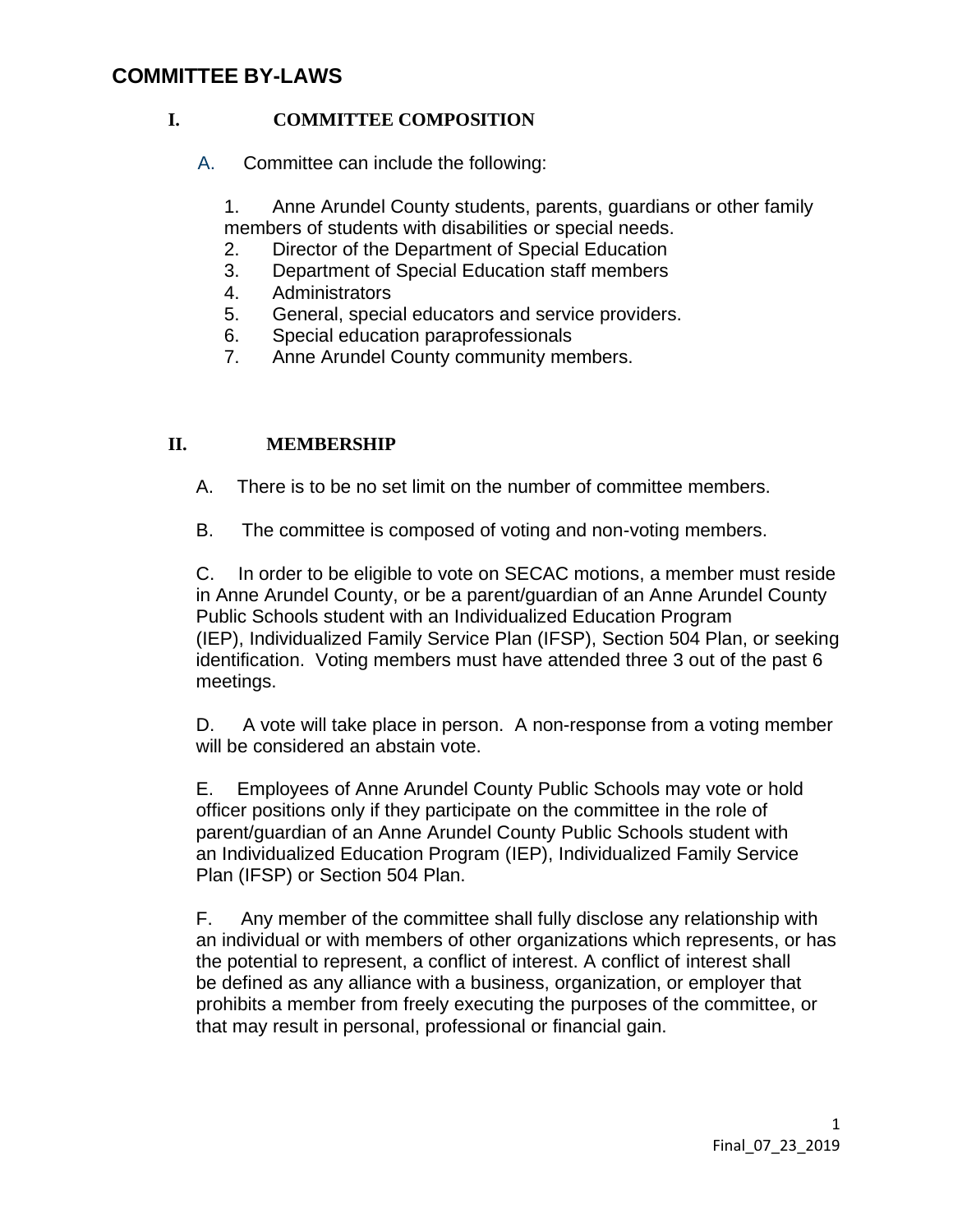### **III. ELECTION OF OFFICERS**

A. The committee shall have an Executive Board composed of a Chair, Vice Chair, Secretary and Treasurer.

Board positions are held by residents of Anne Arundel county or parents of AACPS students.

Parents of students with special needs are given preferential consideration for board positions.

B. Nominations for open officer positions shall be held in April.

C. Elections for officer positions shall be held in May. In the event that a position becomes open due to resignation or removal, nominations and elections for such position shall be held as soon as possible.

D. The officers shall be elected by a simple majority vote of the committee and shall serve a term not to exceed two consecutive years for the elected position. An officer elected to fill a vacated position due to resignation or removal, shall complete the remainder of the term of the original elected officer. An officer may subsequently run for a full two-year term if their initial term is less than two years.

E. Any officer, elected or appointed by the members, shall be subject to removal by a written ballot vote of two-thirds of the voting members as defined in Section II-C.

# **IV. OFFICERS' DUTIES**

- A. Chair shall:
	- 1. Preside at committee meetings.
	- 2. Generate and distribute an agenda for each committee meeting.

3. Represent the committee to the Anne Arundel County Board of Education, Anne Arundel County Public School System and the County Executive.

4. Delegate roles or responsibilities to other board members or voting members.

5. Coordinate with the board and the Director of Special Education to develop and submit a year-end report of activities and recommendations to the Director of Special Education, Superintendent and School Board 6. Coordinate communications to SECAC members and the community.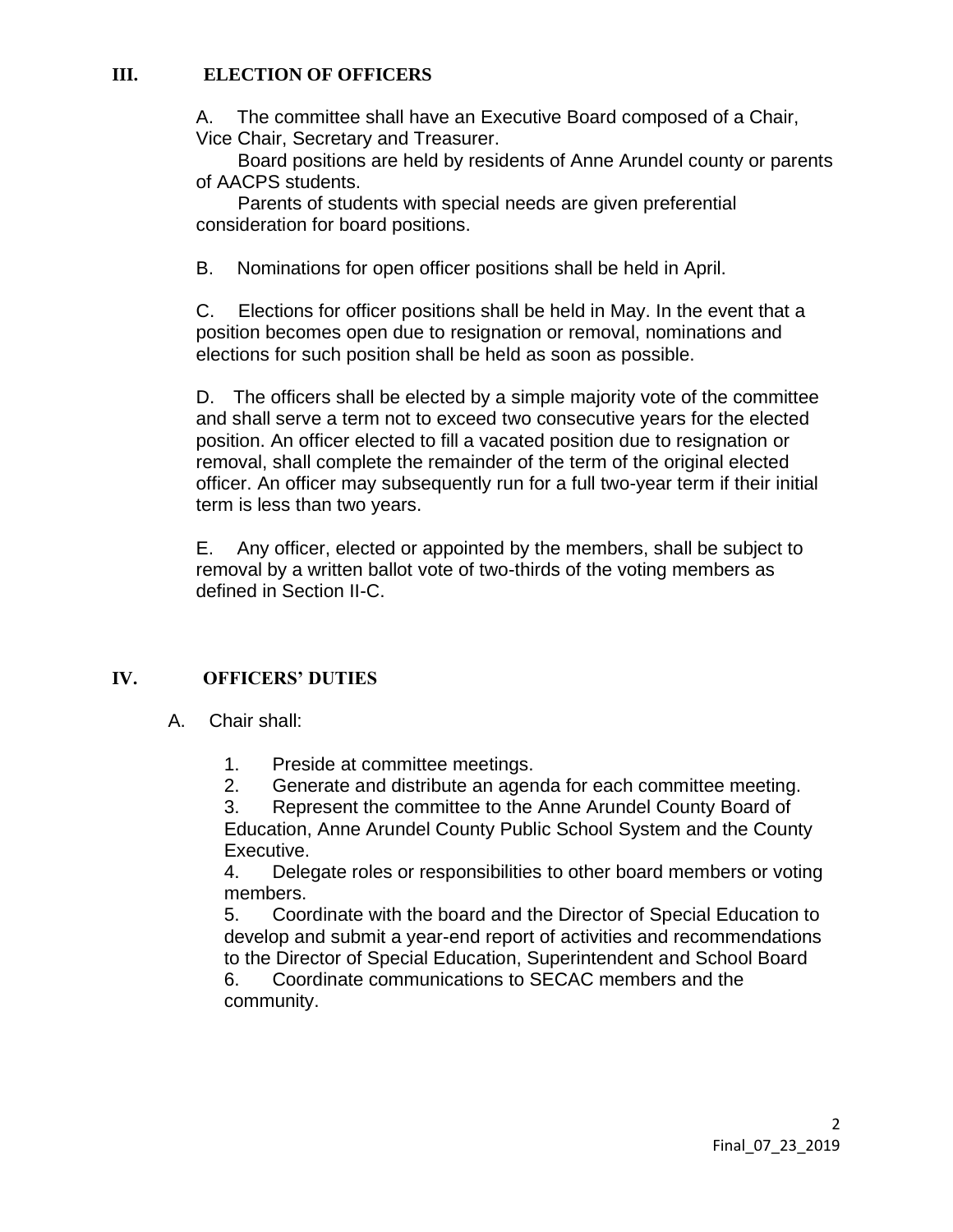B. Vice Chair shall:

1. Perform the chair's duties in his or her absence, or at the chair's request.

2. In the event the chair resigns or is unable to perform his or her duties, assume said duties until another chair is elected.

3. Organize subcommittees and workgroups as necessary.

# C. Secretary shall:

- 1. Record minutes of all committee and Executive Board meetings.
- 2. Distribute minutes to officers and make publicly available.

3. Take roll of committee meeting attendees, keep attendance records in order to determine voting members and maintain a committee membership database.

4. Assist the committee Chair with written correspondence and the development of public announcements

D. Treasurer shall:

1. Act as a liaison to AACPS budget personnel on issues related to the SECAC budget.

2. Submit receipts from SECAC members to AACPS budget staff member for reimbursement.

3. Provide a report at SECAC meetings detailing budget expenditures and balance.

# **V. BUDGET AND PLANNING**

A. The Executive Board will meet each summer to plan for expenditure of their allocated funds and events.

B. The Division of Special Education shall make provisions for secretarial assistance and administrative expenses of the committee.

C. The committee shall have the authority to allocate funds through an electronic vote or by other means to fulfill specific budget requests when time constraints necessitate that action be taken in between regularly scheduled committee meetings.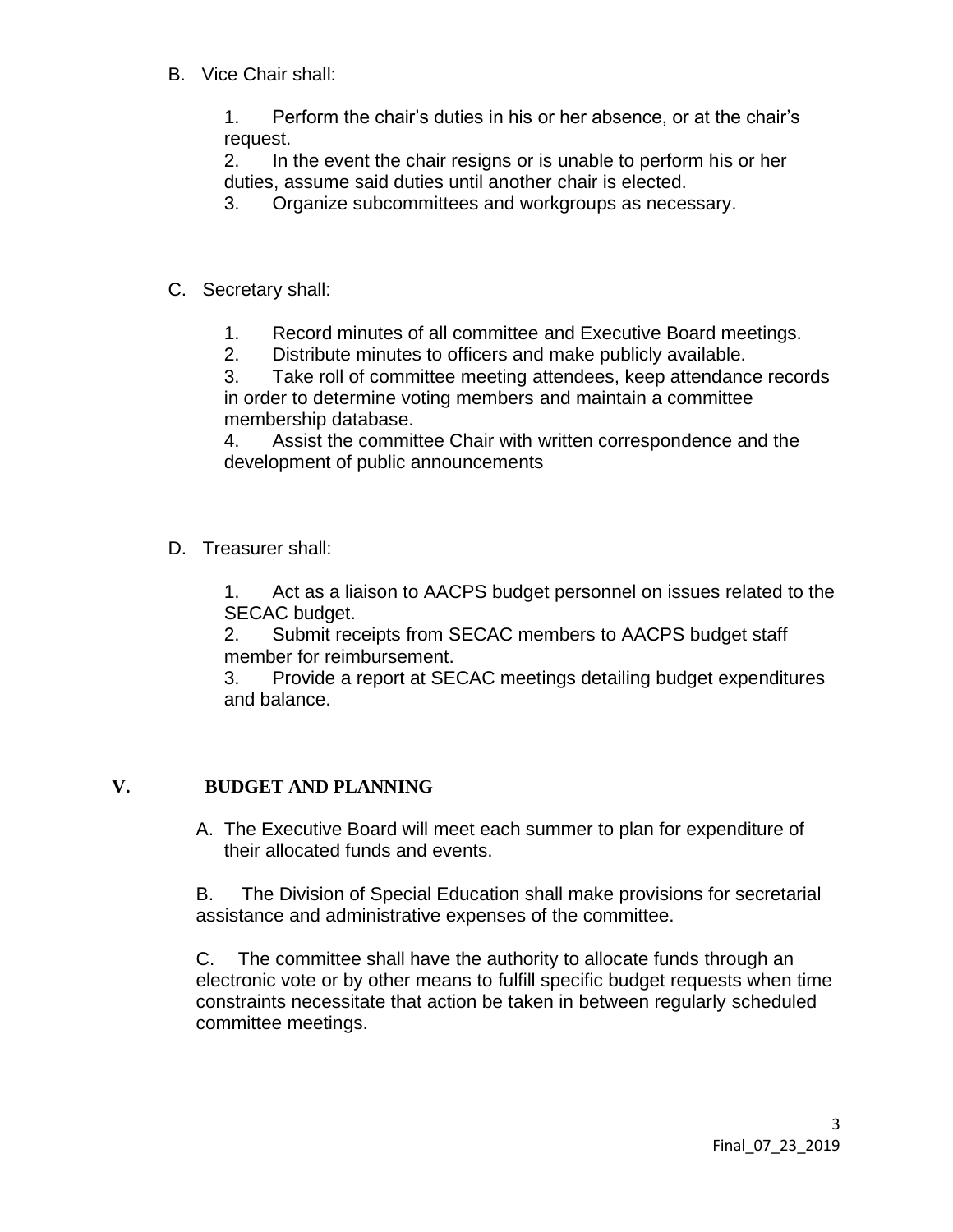#### **VI. MEETINGS**

A. The Executive Board shall meet as needed and no less than once per quarter to plan and review current issues such as strategic focus and schedule.

B. A minimum of 5 general committee meetings will be held between September through May.

C. A quorum shall consist of a simple majority of eligible voting members present when the vote is taken.

D. All regular committee meetings shall be open to the general public.

#### **VII. RELATIONSHIP WITH ANNE ARUNDEL COUNTY PUBLIC SCHOOLS**

A. The committee shall prepare an annual report related to SECAC's strategic plan to share with school system officials/MSDE as part of the local application.

B. The Superintendent of Schools may request that the committee research and make recommendations based on the system vision and/or goals.

C. The chair or designee shall work collaboratively with the county's Citizen Advisory Council and Anne Arundel County Council of PTAs to advocate for students with disabilities and special needs.

#### **VIII. COMMUNICATION**

A. Any member of SECAC may discuss general information concerning SECAC with non-members, such as the definition and role of SECAC, meeting times and locations, presentations by speakers and committeesponsored programs and resources available to students and families.

B. Any oral or written statement issued on behalf of SECAC must be discussed by the voting members (may be done electronically) of the committee prior to its release. Any public statement shall reflect the position of a majority of voting members. A non-response from a voting member will be considered an abstain vote.